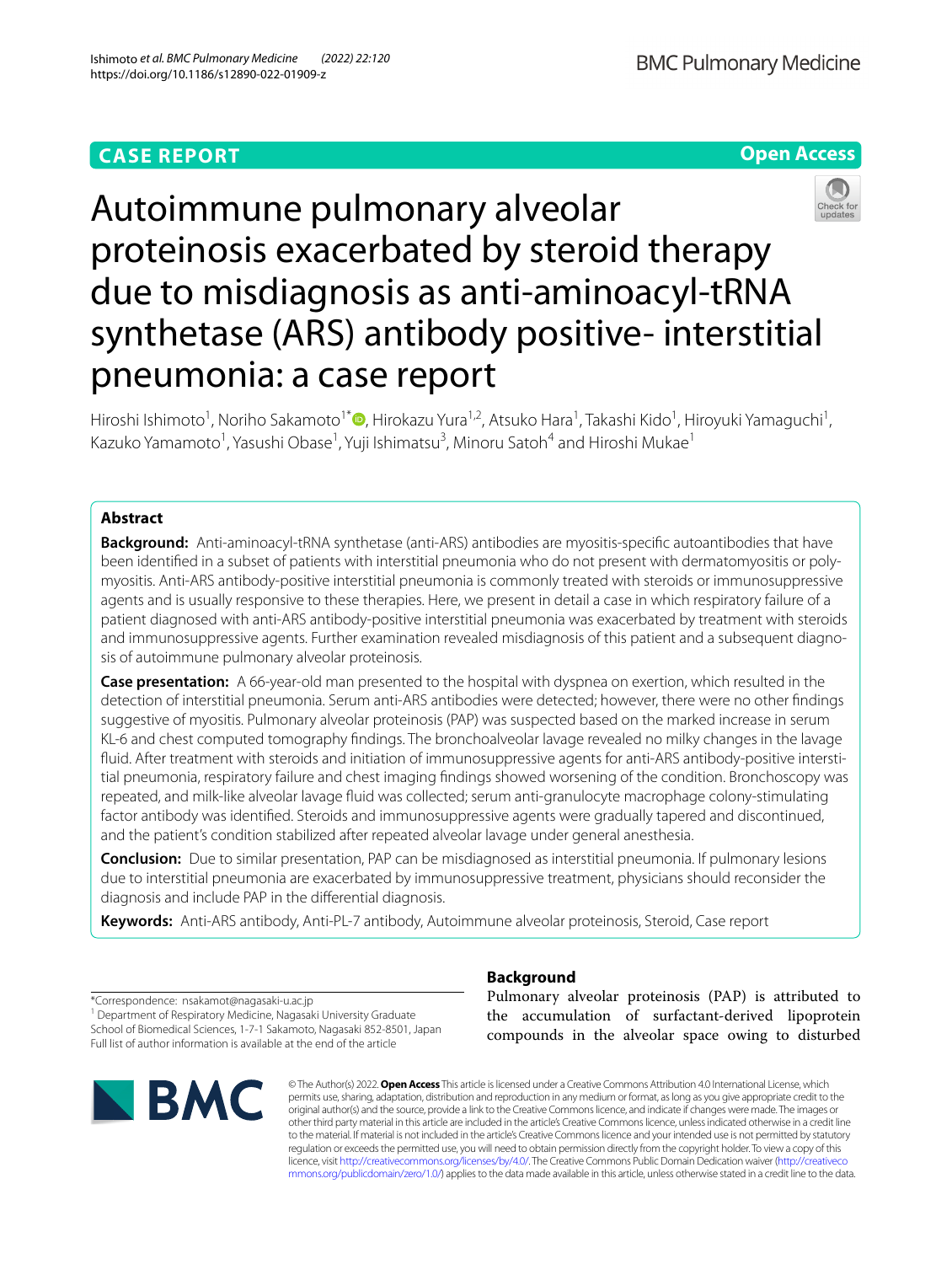macrophage diferentiation and function [\[1](#page-3-0)]. Approximately 90% of cases are autoimmune PAP (APAP), which is diagnosed by the detection of anti-granulocyte macrophage-colony stimulating factor (GM-CSF) antibodies in the serum [\[2](#page-3-1), [3](#page-3-2)]. Anti-GM-CSF antibodies play a pivotal role in the disturbance of macrophage diferentiation and function in the lungs of patients with APAP. The standard therapy is whole lung lavage [[3\]](#page-3-2), with inhaled GM-CSF therapy having potential as a future treatment [[4\]](#page-3-3).

Anti-aminoacyl-tRNA synthetase (anti-ARS) antibodies are myositis-specifc autoantibodies that have been identifed in a subset of patients with interstitial pneumonia who do not present with dermatomyositis or polymyositis [\[5](#page-3-4), [6](#page-3-5)]. Interstitial pneumonia with anti-ARS antibody is commonly treated with steroids or immunosuppressive agents and is usually responsive to these therapies [[7](#page-3-6)].

In this report, we describe the case of a patient with APAP who had been treated with steroids and immunosuppressive agents for interstitial pneumonia associated with anti-ARS antibody positivity.

## **Case presentation**

A 66-year-old Japanese man presented with dyspnea on exertion for the previous 4 months and had visited a different hospital 2 months prior to his presentation at our hospital. His smoking history was 0.5 pack year. Chest radiography revealed small nodular and reticular shadows, predominantly in the lower lung felds, and a chest computed tomography scan revealed difuse groundglass shadows and partial interlobular septal thickening, known as crazy paving appearance (Fig. [1](#page-2-0)A). Serum KL-6 was markedly elevated at 10,513 U/mL; however, the bronchoalveolar lavage fuid (BALF) was not milky in appearance, and the BALF cell analysis revealed elevated lymphocytes (82%). In addition, anti-ARS antibody in the serum was detected; thus, a diagnosis of interstitial pneumonia with positive anti-ARS antibodies was made in the patient; prednisolone and cyclosporine treatment were initiated. Following treatment initiation, the patient rapidly developed respiratory failure, and he was transferred to our hospital 1 month after prednisolone and cyclosporine were initiated. Vital signs on admission were: body temperature, 37.1 °C; pulse, 88 beats per minute; blood pressure, 130/93 mmHg; and oxygen saturation (SpO<sub>2</sub>), 93% with 15 L/min O<sub>2</sub> inhalation using a reservoir mask. On chest auscultation, fne crackles were heard in both lungs. There was no muscle grasp pain or weakness, and no skin fndings suggestive of dermatomyositis, such as heliotrope rash or Gottron's sign, were noted. An arterial blood gas analysis (measured when the patient was on 15 L/min of oxygen through a reservoir mask) showed a pH of 7.460, PaCO<sub>2</sub> of 36.1 mmHg, PaO<sub>2</sub> of 69.2 mmHg, and HCO<sub>3</sub> of 25.4 mmol/L. Laboratory fndings are shown in Table [1](#page-3-7). KL-6 and carcinoembryonic antigen levels were >5000 U/mL and 19.4 ng/ mL, respectively. A commercial anti-ARS antibody assay (mixture of Jo-1, PL-7, PL-12, EJ, and KS antigens) was positive, but tests for anti-nuclear antibodies and other specifc autoantibodies, including anti-Jo-1, were negative. Subsequently, the anti-ARS antibody was evaluated by immunoprecipitation and found to be an anti-PL-7 antibody. Chest radiography revealed an enlargement of difuse reticular shadows, and chest computed tomography revealed a wide distribution of well-defned crazy-paving appearance (Fig. [1](#page-2-0)B). We suspected PAP and decided to perform a bronchoscopy. The patient's respiratory condition was poor; bronchoscopy was performed under ventilator control with tracheal intubation. Bronchoalveolar lavage revealed cloudy milk-like fluid. Serum anti-GM-CSF antibody level was  $5.2 \mu g$ / mL  $(< 1.0 \text{ µg/mL})$ , and APAP was diagnosed. Thereafter, prednisolone and cyclosporine were tapered of. Total lung lavage under general anesthesia was performed twice for both lungs over a period of 6 months, resulting in resolution of respiratory failure. An arterial blood gas analysis (measured when the patient was on 1 L/min of oxygen through a nasal canula) showed a pH of 7.400, PaCO<sub>2</sub> of 43.5 mmHg, PaO<sub>2</sub> of 86.7 mmHg, and HCO<sub>3</sub> of 26.4 mmol/L) and fndings in radiographic images improved (Fig. [1C](#page-2-0)).

# **Discussion and Conclusions**

The patient in the present case had both anti-GM-CSF and anti-ARS antibodies. The incidence of autoimmune diseases in patients with PAP is low, reportedly 1.4–1.7% of all PAP cases  $[2, 8]$  $[2, 8]$  $[2, 8]$  $[2, 8]$ . Therefore, the coexistence of anti-GM-CSF and anti-ARS antibodies in the present case could be coincidental. In contrast, the prevalence of anti-GM-CSF antibodies in patients with autoimmune diseases including polymyositis is reportedly 9.6% [[9\]](#page-3-9). In addition, a study of patients with anti-ARS antibody-positive interstitial pneumonia demonstrated that patients with progressive interstitial pneumonia had higher serum GM-CSF levels than those with stable interstitial pneumonia  $[10]$  $[10]$ . The exact mechanism of the production of anti-GM-CSF antibody in patients with APAP is unknown; however, it could be speculated that a chronic condition associated with production of anti-ARS antibodies could have resulted in an increase in GM-CSF, which in turn triggered the production of anti-GM-CSF antibodies.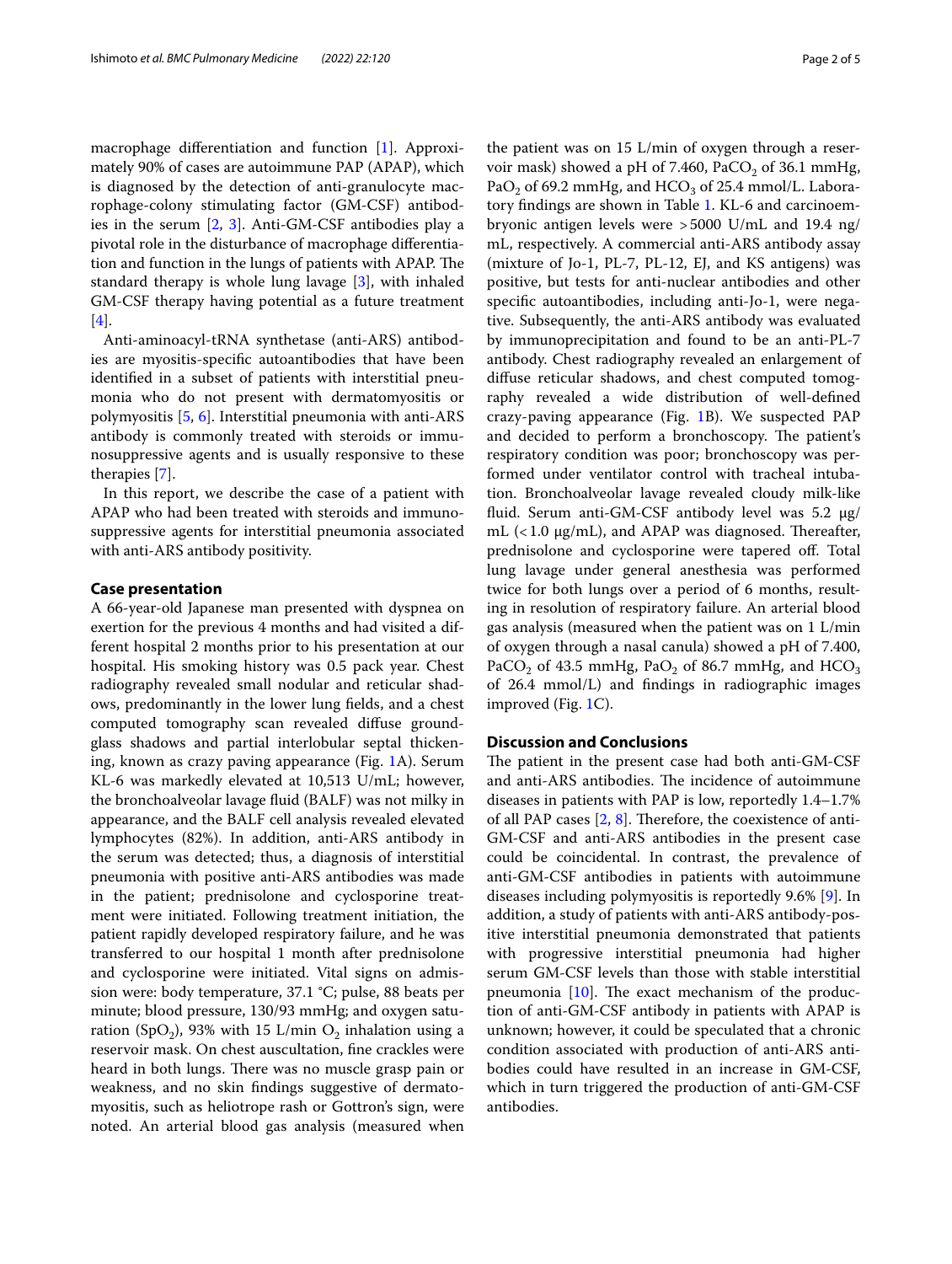

<span id="page-2-0"></span>**Fig. 1** Chest radiography and computed tomography fndings. First visit to the previous hospital, 2 months before referral to our hospital (**A**). At the time of referral to our hospital, the reticular shadows were enlarged on chest radiography and the crazy paving appearance was enlarged and well-defned on chest computed tomography (**B**). One year later, the chest imaging fndings have improved following the reduction and discontinuation of steroids and immunosuppressive agent and repeated total lung lavage under general anesthesia (**C**)

The pathophysiology of the coexistence of autoimmune diseases and PAP is not clear; however, the comorbidity of autoimmune diseases and PAP can cause serious therapeutic problems. APAP, which accounts for 90% of the PAP cases, is caused by the production of anti-GM-CSF antibodies, and inhaled GM-CSF therapy is expected to be benefcial for these patients [[4\]](#page-3-3). Anti-ARS antibodies, known to be associated with dermatomyositis and polymyositis, are also detected in 6.0–7.6% of patients with idiopathic interstitial pneumonia [\[5](#page-3-4), [6](#page-3-5)]. Among the anti-ARS antibodies detected in patients with idiopathic interstitial pneumonia, anti-PL-7 antibody is the second most common, after anti-Jo-1 [[11](#page-3-11)]. Anti-ARS antibody-positive interstitial pneumonia is known to respond well to

treatment with steroid and immunosuppressive agents [[12](#page-3-12)]. Conversely, a cohort study on APAP, wherein most steroid-using cases were initially diagnosed with interstitial lung disease and treated with steroids, demonstrated that steroid therapy exacerbated respiratory failure [\[13](#page-4-0)]. In some cases, PAP exacerbated during steroid treatment of interstitial pneumonia associated with dermatomyositis or polymyositis [[14,](#page-4-1) [15\]](#page-4-2).

In conclusion, PAP can be misdiagnosed as interstitial pneumonia due to similar presentation. If pulmonary lesions due to interstitial pneumonia are exacerbated by immunosuppressive treatment, physicians should reconsider the diagnosis and include PAP in the diferential diagnosis.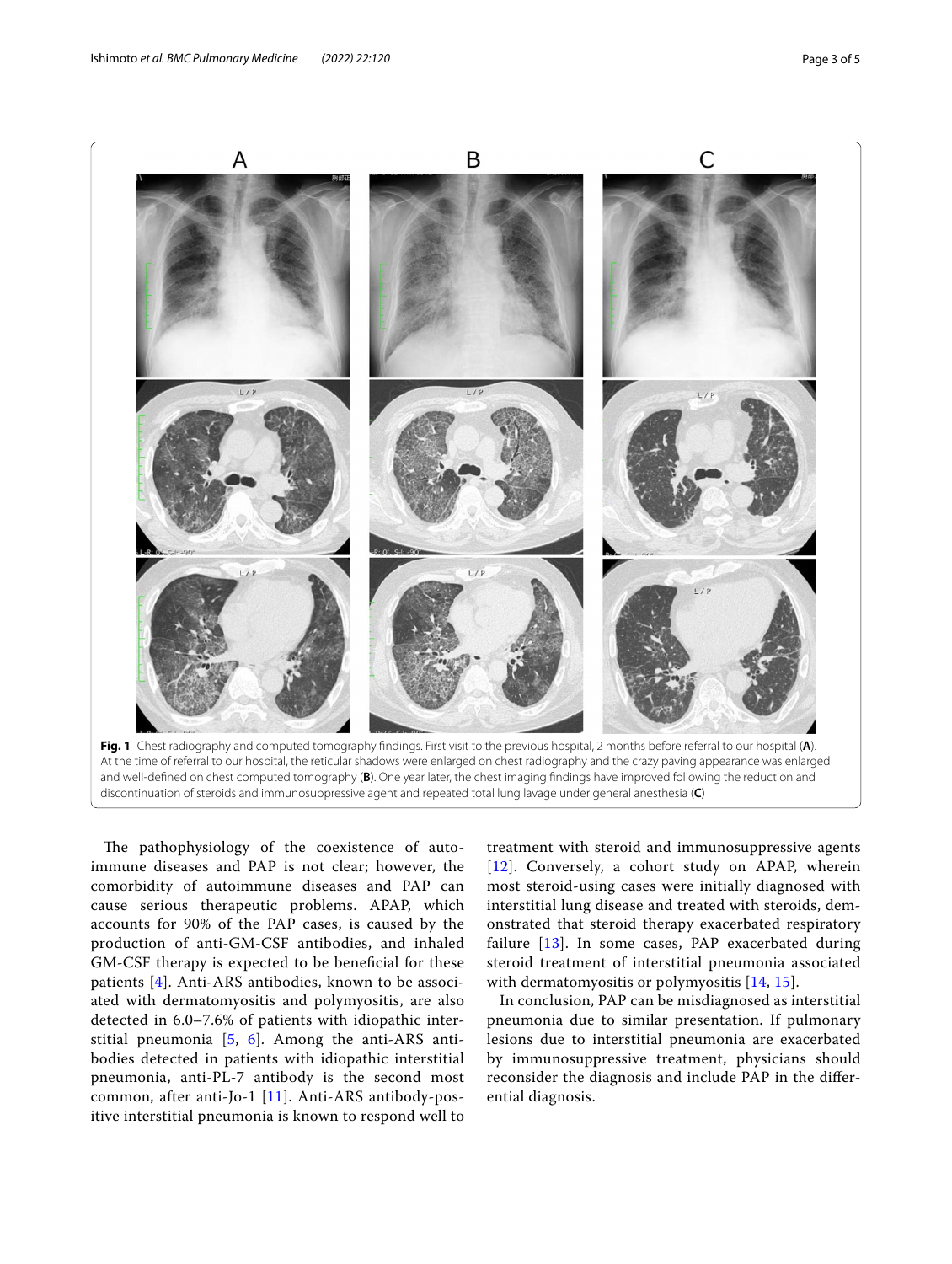# <span id="page-3-7"></span>**Table 1** Laboratory findings on admission

| <b>Laboratory findings</b>        |        | Reference value |
|-----------------------------------|--------|-----------------|
| WBC $(x10^3/\mu L)$               | 15.2   | $3.3 - 8.6$     |
| RBC $(x 106 \mu L)$               | 6.42   | $4.35 - 5.55$   |
| Hemoglobin (g/dL)                 | 18.5   | $13.7 - 16.8$   |
| Hematocrit (%)                    | 53.8   | $40.7 - 50.1$   |
| Platelet (µL)                     | 174    | 158-348         |
| TP (q/dL)                         | 6.4    | $6.6 - 8.1$     |
| Albumin (g/dL)                    | 3.3    | $4.1 - 5.1$     |
| AST (IU/L)                        | 37     | $13 - 30$       |
| ALT (IU/L)                        | 29     | $10 - 42$       |
| LDH (IU/L)                        | 385    | 124-222         |
| BUN (mg/dL)                       | 21     | $8 - 20$        |
| Creatinine (mg/dL)                | 0.71   | $0.65 - 1.07$   |
| Creatine kinase (U/L)             | 21     | 59-248          |
| Aldolase (U/L)                    | 10.1   | $2.7 - 7.5$     |
| CRP (mg/dL)                       | 0.07   | $0.00 - 0.14$   |
| KL-6 (U/mL)                       | > 5000 | 105.3-401.2     |
| SP-A (ng/mL)                      | 203.9  | $<$ 43.8        |
| SP-D (ng/mL)                      | 432    | < 110           |
| CEA (ng/mL)                       | 19.4   | < 5.0           |
| Anti-nuclear antibodies (n times) | < 80   | < 80            |
| Anti-ARS antibody (INDEX)         | 157    | < 25            |
| Anti-CCP antibody (U/mL)          | < 0.6  | < 4.5           |
| Anti-SS-A antibody (U/mL)         | 1.0    | < 10            |
| Anti-SS-B antibody (U/mL)         | < 1.0  | < 10            |
| MPO-ANCA (U/mL)                   | < 1.0  | < 3.5           |
| PR3-ANCA (U/mL)                   | < 1.0  | < 3.5           |

#### **Abbreviations**

APAP: Autoimmune pulmonary alveolar proteinosis; ARS: Aminoacyl-tRNA synthetase; BALF: Bronchoalveolar lavage fuid; GM-CSF: Granulocyte macrophage-colony stimulating factor; PAP: Pulmonary alveolar proteinosis.

#### **Authors' information**

None.

#### **Acknowledgements**

None.

## **Author contributions**

HI and NS conceived, designed, and drafted the article. MS contributed to the identifcation of anti-aminoacyl-tRNA synthetase antibodies. HY, AH, TK, HY, KY, YO, YI and HM made critical revisions. All authors have read and agreed to the published version of the manuscript.

#### **Funding**

The preparation of this case report (payment for English editing and submission) was supported by the Non-proft Organization to Support Community Medicine Research in Nagasaki (to HI).

#### **Availability of data and materials**

Not applicable.

# **Declarations**

**Ethics approval and consent to participate** Not applicable.

#### **Consent for publication**

We have received written consent for publication from the patient involved in the case.

#### **Competing interests**

The authors declare that they have no competing interests.

#### **Author details**

<sup>1</sup> Department of Respiratory Medicine, Nagasaki University Graduate School of Biomedical Sciences, 1-7-1 Sakamoto, Nagasaki 852-8501, Japan. <sup>2</sup> Department of Respiratory Medicine, National Hospital Organization Nagasaki Medical Center, 2-1001-1 Kubara, Ohmura, Nagasaki 856-8562, Japan. <sup>3</sup>Department of Nursing, Nagasaki University Graduate School of Biomedical Sciences, 1-7-1 Sakamoto, Nagasaki 852-8520, Japan. <sup>4</sup> Department of Clinical Nursing, School of Health Sciences, University of Occupational and Environmental Health, 1-1 Iseigaoka, Yahatanishi-ku, Kitakyushu, Fukuoka 807-0804, Japan.

## Received: 12 November 2021 Accepted: 22 March 2022 Published online: 31 March 2022

#### **References**

- <span id="page-3-0"></span>1. Uchida K, Nakata K, Trapnell BC, Terakawa T, Hamano E, Mikami A, et al. High-affinity autoantibodies specifically eliminate granulocyte-macrophage colony-stimulating factor activity in the lungs of patients with idiopathic pulmonary alveolar proteinosis. Blood. 2004;103:1089–98.
- <span id="page-3-1"></span>2. Inoue Y, Trapnell BC, Tazawa R, Arai T, Takada T, Hizawa N, et al. Characteristics of a large cohort of patients with autoimmune pulmonary alveolar proteinosis in Japan. Am J Respir Crit Care Med. 2008;177:752–62.
- <span id="page-3-2"></span>3. Jouneau S, Ménard C, Lederlin M. Pulmonary alveolar proteinosis. Respirology. 2020;25:816–26.
- <span id="page-3-3"></span>4. Tazawa R, Ueda T, Abe M, Tatsumi K, Eda R, Kondoh S, et al. Inhaled GM-CSF for pulmonary alveolar proteinosis. N Engl J Med. 2019;381:923–32.
- <span id="page-3-4"></span>5. Yura H, Sakamoto N, Satoh M, Ishimoto H, Hanaka T, Ito C, et al. Clinical characteristics of patients with anti-aminoacyl-tRNA synthetase antibody positive idiopathic interstitial pneumonia. Respir Med. 2017;132:189–94.
- <span id="page-3-5"></span>6. Tanizawa K, Handa T, Nakashima R, Kubo T, Hosono Y, Watanabe K, et al. The long-term outcome of interstitial lung disease with anti-aminoacyl-tRNA synthetase antibodies. Respir Med. 2017;127:57–64.
- <span id="page-3-6"></span>7. Hozumi H, Fujisawa T, Nakashima R, Yasui H, Suzuki Y, Kono M, et al. Efficacy of glucocorticoids and calcineurin inhibitors for anti-aminoacyl-tRNA synthetase antibody-positive polymyositis/dermatomyositisassociated interstitial lung disease: a propensity score-matched analysis. J Rheumatol. 2019;46:509–17.
- <span id="page-3-8"></span>8. Seymour JF, Presneill JJ. Pulmonary alveolar proteinosis: progress in the frst 44 years. Am J Respir Crit Care Med. 2002;166:215–35.
- <span id="page-3-9"></span>9. Meager A, Wadhwa M, Bird C, Dilger P, Thorpe R, Newsom-Davis J, et al. Spontaneously occurring neutralizing antibodies against granulocytemacrophage colony-stimulating factor in patients with autoimmune disease. Immunology. 1999;97:526–32.
- <span id="page-3-10"></span>10. Ramos-Martinez E, Falfán-Valencia R, Pérez-Rubio G, Mejia M, Buendía-Roldán I, González-Pérez MI, et al. Anti-Aminoacyl transfer-RNAsynthetases (Anti-tRNA) autoantibodies associated with interstitial lung disease: pulmonary disease progression has a persistent elevation of the Th17 cytokine profle. J Clin Med. 2020;9:1356.
- <span id="page-3-11"></span>11. Jiang M, Dong X, Zheng Y. Clinical characteristics of interstitial lung diseases positive to diferent anti-synthetase antibodies. Medicine (Baltimore). 2021;100:e25816.
- <span id="page-3-12"></span>12. Shioya S, Masuda T, Yamaguchi K, Sakamoto S, Horimasu Y, Nakashima T, et al. Comparison of anti-aminoacyl-tRNA synthetase antibodyrelated and idiopathic non-specifc interstitial pneumonia. Respir Med. 2019;152:44–50.